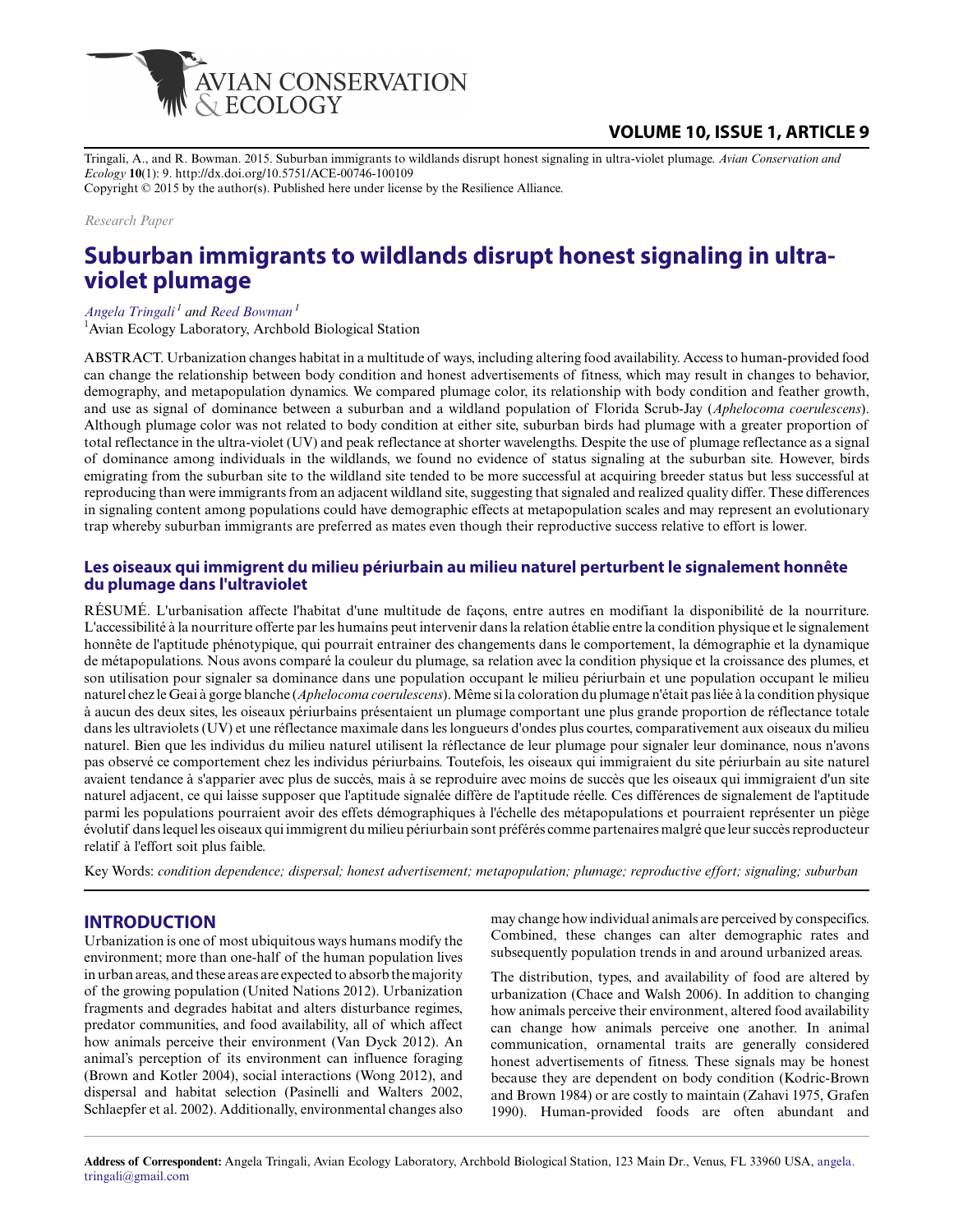ubiquitous, and the introduction of these anthropogenic sources of food can weaken the relationship between plumage coloration and body condition, degrading the advertisement's honesty and creating evolutionary traps whereby once adaptive behaviors become maladaptive (Rodewald et al. 2011). For example, in Northern Cardinal (*Cardinalis cardinalis*), the relationship between plumage brightness and body condition is weaker in suburban areas than in wildlands (Jones et al. 2010). Assessing other individuals, whether as potential mates or competitors, is adaptive (Johnstone 1995). If ornamentation no longer accurately reflects individual quality, but is still used to evaluate conspecifics, receivers of this signal may suffer a fitness cost. The potential breakdown of signaling and the associated demographic consequences is an underexplored consequence of urbanization.

We examined the effects of anthropogenic foods on body condition, plumage coloration, and dominance signaling by comparing a wildland and a suburban population of Florida Scrub-Jays (*Aphelocoma coerulescens*). In this species, plumage color is related to condition (Siefferman et al. 2008) and signals dominance among juveniles (Tringali and Bowman 2012). Whether this plumage also signals dominance in adults is unknown. We predicted that the lack of appropriate foods during the nestling phase, when the majority of body growth occurs, and abundance of foods during the fledgling phase, when the majority of feather growth occurs, would create a mismatch between body and plumage condition in suburban birds. If this mismatch exists and plumage color is less related to body condition in the suburbs, we predicted that suburban birds would not use plumage reflectance as a dominance signal. Additionally, if a mismatch between signaled quality (plumage reflectance) and actual quality exists, suburban birds dispersing to the wildlands should be more successful at obtaining breeding positions but less successful at producing offspring compared to those dispersing from wildland sites.

## **METHODS**

#### **Study species**

The Florida Scrub-Jay is a cooperatively breeding habitat specialist. Individuals often delay dispersal, remaining in their natal territory where they participate in territorial defense, sentineling, and feeding young (Woolfenden and Fitzpatrick 1984, Hailman et al. 1994). Males and females usually pair in their second year (47% for males and 58% for females; Woolfenden and Fitzpatrick 1984). Dispersal distances are short; dispersals of one territory length are most common, and distances more than five territory lengths are rare (Woolfenden and Fitzpatrick 1984). These short dispersal distances, combined with habitat specificity and nonhabitat gaps separating habitat patches, reduce the possibility of birds dispersing and breeding outside of our study areas (Coulon et al. 2012). However, we conduct annual postbreeding season surveys off-site to document dispersal and breeding outside of the study area.

The Florida Scrub-Jay is Federally Threatened and endemic to Florida, USA. As of 1992–1993, approximately 30% of the extant population lived in suburban areas (Fitzpatrick et al. 1994). The Florida Scrub-Jay quickly acclimates to human presence. It frequents bird feeders, and some individuals are bold enough to take food directly from people's hands. This affability endears them to the residents of suburban neighborhoods, who readily provide them with peanuts and other foods. As a result, humanprovided foods, most of which are plant foods such as peanuts, bird seed, and bread, make up a large portion of the adult diet of suburban scrub-jays (Fleischer et al. 2003), as well as a significant component of the nestling diet (Sauter et al. 2006). In wildland habitat, nestlings are fed exclusively arthropods (Stallcup and Woolfenden 1978). Even though human-provided foods are not high quality for nestlings, parents may choose to feed them to nestlings when the abundance of those foods is high and preferred arthropod foods are scarce (Sauter et al. 2006), which are the conditions observed in suburbs (Shawkey et al. 2004). Partly as a result of these inadequate nestling foods, suburban nestlings tend to fledge at significantly lighter masses than do wildland nestlings (Bowman 1998). After fledging and the period of peak growth, juvenile jays increasingly rely on plant foods in their diets, either because rapidly digestible food becomes less necessary as their growth rate slows (Woolfenden 1978) or because digestive efficiency increases with age (Batal and Parsons 2002) and they are better able to digest foods that require longer gut retention times. Most feather growth occurs after nestlings have fledged, and during this time, human-provided foods may be used to fuel feather development (Woolfenden 1978) and influence variation in structural plumage colors. Thus, human-provided foods may negatively affect body condition at fledging, but positively affect ultra-violet (UV)-plumage patterns developed post-fledging.

### **Study sites**

We compared a wildland population of scrub-jays at Archbold Biological Station to a suburban population at the Placid Lakes Estates subdivision, 10 km away. Archbold Biological Station is a privately owned preserve where scrub habitat is managed using prescribed fire (for a complete description see Woolfenden and Fitzpatrick 1984). At Archbold, the study tracts for Florida Scrub-Jay are divided into northern and southern units, with the northern portion reserved for demographic study and the southern portion used for experimental studies. For the purposes of this study, "wildland locals" refers to individuals that hatched and remain in the northern tract, and "wildland emigrants" refers to those that hatched in the southern tract but dispersed to the northern tract.

Placid Lake Estates is a suburban housing division comprising homes embedded in a matrix of fragmented and overgrown scrub habitat (for a complete description see Bowman and Woolfenden 2001). At this suburban site, arthropod abundance is lower (Shawkey et al. 2004), nestlings grow more slowly and fledge at lighter masses (Sauter 2005), nest survival is lower (Niederhauser and Bowman 2014), and brood reduction and post-fledging mortality are higher (Bowman 1998, Shawkey et al. 2004) than at the wildland site.

The demography of the wildland population has been studied since 1969 and that of the suburban population since 1991. As part of these long-term studies, all scrub-jays are individually marked with a unique combination of colored bands, all nests within the study areas are located and monitored, and morphometrics are measured for all individuals 11 d post-hatch and again as nutritionally independent juveniles (~85 d posthatch), at which time the outermost right rectrix is also collected. We used data from the 2008 and 2009 cohorts, giving us a sample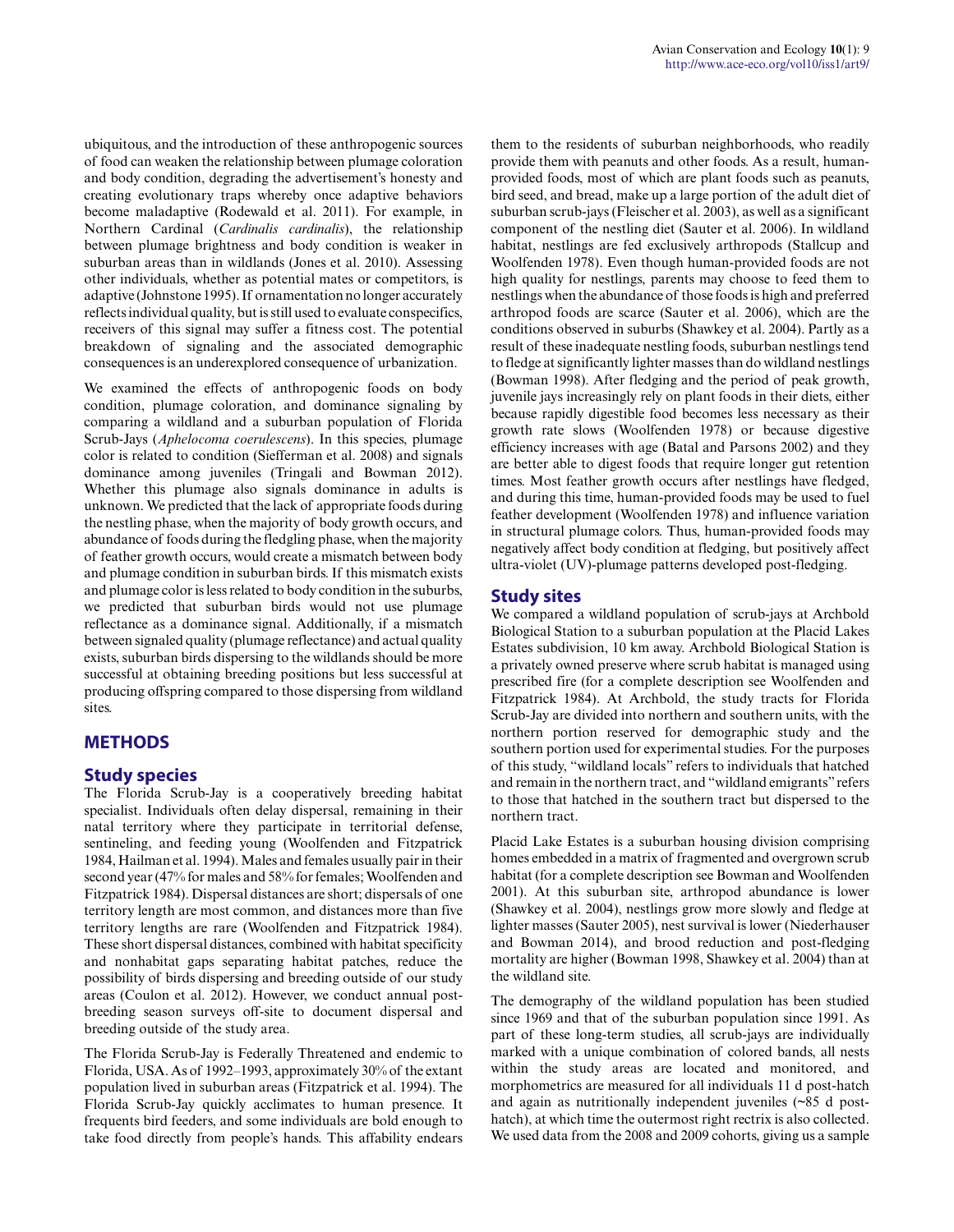of 68 Florida Scrub-Jay individuals (43 from the wildlands and 25 from the suburbs). We chose these years because they are the only years for which we observed dominance behavior at both sites.

#### **Spectroscopy and ptilochronology**

To measure plumage reflectance, we used an Ocean Optics USB-4000 spectrometer (Ocean Optics, Dunedin, Florida, USA) connected to a DH-2000 deuterium halogen light source by a bifurcated fiber optic probe. We averaged measurements from three 3.14 mm² circles on each feather sample to produce a single reflectance curve for each feather. From this curve, we calculated three color variables: mean brightness, UV chroma, and hue (Montgomerie 2006).

Growth bars are visible light and dark bands on a feather. Each pair of dark and light bands represents 24 h of feather growth (Grubb 1989). Like tree rings, these growth bars can be used to measure growth rates. Wider growth bars indicate faster feather growth. To measure growth bar width, we used the method described by Grubb (1989). We taped each rectrix to an index card and then used an insect pin to puncture the card at the proximate and distal ends of the feather and the growth bars. Then we removed the feather from the card and used digital calipers to measure the length of the feather as marked by the pinholes. We then measured the 10 growth bars centered on the point two-thirds the length of the feather from the proximate end, and divided this number by 10 to calculate the average growth bar width (Grubb 1989).

#### **Behavioral observations**

To determine patterns of within-brood dominance in both habitats, we observed same-aged siblings interacting at a feeder placed on their natal territories (Woolfenden and Fitzpatrick 1977, Tringali and Bowman 2012). Prior to beginning our observations, we trained individuals to retrieve peanut bits from a gravity feeder with a small opening that allowed only one bird to access peanuts at a time. Once all juveniles on a territory would reliably use the feeder, we began recording observations using a digital camcorder mounted on a tripod. Observations ended when the juveniles ceased to return to the feeder after caching. Video recordings were reviewed in the laboratory, and all interactions and the identities of the individuals involved were recorded. For each antagonistic interaction, the aggressor was assigned a "win" and the receiver a "loss" (Tringali and Bowman 2012). Groups were observed until a linear hierarchy could be determined.

## **Territory acquisition and reproductive success**

We used historical records of nesting at Archbold Biological Station to compare acquisition of breeding position and reproductive success between suburban and wildland emigrants. Because we cannot be sure if unbanded immigrants are arriving from suburban or wildland sites, we considered only banded individuals dispersing from either the suburban site or from the southern tract of Archbold Biological Station to be immigrants to the northern tract. In total, we identified 50 immigrants to the northern tract, of which 39 were from the southern tract, and 11 from Placid Lake Estates.

## **Statistical analysis**

To compare the morphometrics, color variables, and condition between juveniles in wildland and suburban habitats, we used ANOVA with habitat, year, and their interaction included in the models. With the exception of hue, the residuals for all models were normally distributed. Transformations did not normalize the distributions for the residuals of hue, so we used untransformed values for all analyses. We used residuals from the regression of mass on tarsus measured at day 11 ( $\mathbb{R}^2$ <sub>adj</sub> = 0.71, *P*  $0.0001$ ,  $N = 68$ ) as an index of nestling body condition. For juvenile condition, we first used principal components analysis to collapse head breadth, head length, tarsus length, and wing chord measured at independence  $(N = 68)$  into two principal components. Component one was positively correlated most strongly with head length (0.92), head breadth (0.86), tarsus  $(0.73)$ , and wing chord  $(0.60)$ , and explained 62.1% (eigenvalue = 2.48) of the variation in skeletal size. Component two also was correlated strongly with wing chord (0.76) and tarsus (−0.47), and explained 20.1% (eigenvalue  $= 0.80$ ) of the variation in skeletal size. We then used multiple regression to express mass as a function of skeletal size ( $R^2_{\text{adj}} = 0.56$ ,  $P < 0.0001$ ,  $N = 56$ ).

We used ANCOVA to determine if plumage color was related to body condition or growth bar width and if these relationships differed between habitats and years. Initially, we ran these models as full factorials, but no three-way interactions were significant, so we present only main effects and the interaction between habitat and condition. We completed these analyses using JMP 7 (SAS Institite, Cary, North Carolina, USA). We calculated effect sizes,  $\eta_p^2$ , and their confidence intervals using the MBESS package (Kelley 2007, Kelley and Lai 2012) in R (R Core Development Team 2008). Because our hypotheses about habitat effects were one-sided, 90% confidence intervals were calculated to maintain α of 0.05 (Steiger 2004).

We used binomial tests to determine if dominant individuals were more likely than expected by chance to be ranked first for any of the three color variables. Sibling groups were broken into dyads, and each member of the dyad was ranked for the color variables and dominance. If the most dominant bird was also ranked first for the color variable, the dyad was counted as a success. Using a probability of 0.5, we calculated the binomial Z-ratios for suburban and wildland birds separately using R.

The hypothesis that the UV-shifted plumage of suburban birds represents a mismatch between signaled and actual quality predicts that they should be successful at acquiring breeding territories when immigrating to wildland habitats, but relatively unsuccessful at producing breeding offspring. We compared successful acquisition of breeder status between the migrants from the southern tract and suburban populations using a likelihood ratio test with one degree of freedom. We then created a metric of realized reproductive success relative to reproductive effort. First, we calculated yearly averages for numbers of hatchlings and breeders produced, and standardized these values using Z-scores. We subtracted the standardized number of hatchlings (reproductive effort) from the standardized number of breeders (reproductive success) to create a metric of realized reproductive success relative to effort. We chose this metric because lifetime reproductive success does not control for effort, and we expected that scrub-jays that perceived their mates to be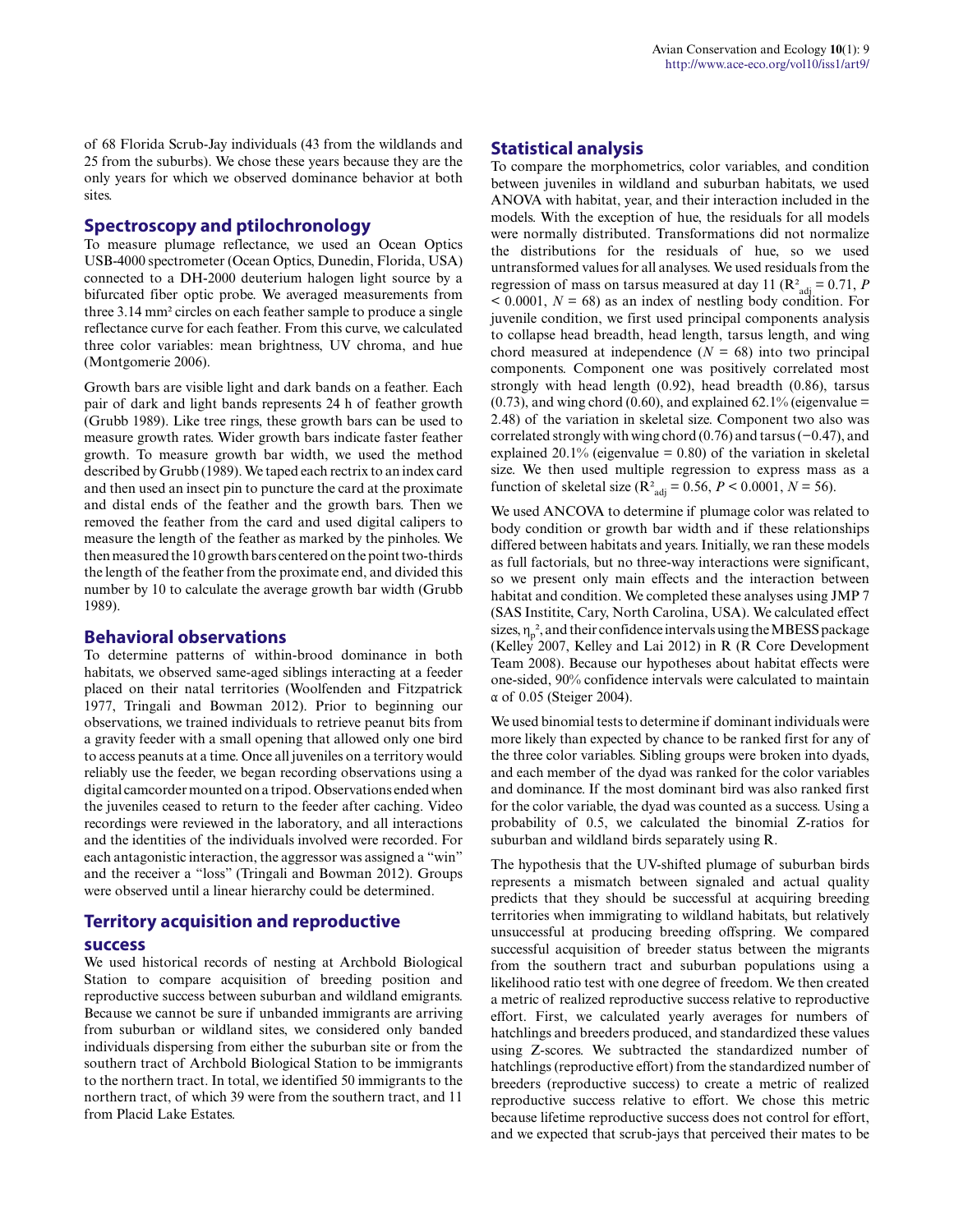| Variable    | Term           | Df           | MS                    | $F$ -ratio | $\boldsymbol{P}$ | Effect size<br>$(\eta_n^2)$ | 90% CI        |
|-------------|----------------|--------------|-----------------------|------------|------------------|-----------------------------|---------------|
| Nestling    | Habitat        | 1            | 38.35                 | 0.88       | 0.35             | 0.01                        | $0.00 - 0.09$ |
| mass        | Year           |              | 49.3                  | 1.14       | 0.29             | 0.02                        | $0.00 - 0.10$ |
|             | Habitat × Year |              | 12.29                 | 0.28       | 0.6              | $\theta$                    | $0.00 - 0.06$ |
|             | Error          | 64           | 43.4                  |            |                  |                             |               |
|             | Total          | 67           |                       |            |                  |                             |               |
| Juvenile    | Habitat        | 1            | 0.48                  | 0.02       | 0.88             | $\theta$                    | $0.00 - 0.02$ |
| mass        | Year           | 1            | 44.17                 | 2.22       | 0.14             | 0.03                        | $0.00 - 0.13$ |
|             | Habitat × Year | 1            | 25.66                 | 1.29       | 0.26             | 0.02                        | $0.00 - 0.10$ |
|             | Error          | 64           | 19.89                 |            |                  |                             |               |
|             | Total          | 67           |                       |            |                  |                             |               |
| Tail length | Habitat        | 1            | 73.57                 | 3.28       | 0.08             | 0.05                        | $0.00 - 0.15$ |
|             | Year           | 1            | 9.81                  | 0.44       | 0.51             | 0.01                        | $0.00 - 0.07$ |
|             | Habitat × Year | 1            | 11.86                 | 0.53       | 0.47             | 0.01                        | $0.00 - 0.08$ |
|             | Error          | 64           | 22.45                 |            |                  |                             |               |
|             | Total          | 67           |                       |            |                  |                             |               |
| Growth bar  | Habitat        | 1            | 0.002                 | 0.02       | 0.89             | $\mathbf{0}$                | $0.00 - 0.03$ |
|             | Year           | 1            | 0.02                  | 0.29       | 0.59             | $\theta$                    | $0.00 - 0.07$ |
|             | Habitat × Year | 1            | 0.11                  | 1.25       | 0.27             | 0.02                        | $0.00 - 0.11$ |
|             | Error          | 59           | 0.08                  |            |                  |                             |               |
|             | Total          | 62           |                       |            |                  |                             |               |
| Nestling    | Habitat        | 1            | 12.46                 | 1.02       | 0.32             | 0.02                        | $0.00 - 0.09$ |
| condition   | Year           | 1            | 5.43                  | 0.44       | 0.51             | 0.01                        | $0.00 - 0.07$ |
|             | Habitat × Year | 1            | 5.24                  | 0.43       | 0.51             | 0.01                        | $0.00 - 0.07$ |
|             | Error          | 64           | 12.2                  |            |                  |                             |               |
|             | Total          | 67           |                       |            |                  |                             |               |
| Juvenile    | Habitat        | 1            | $4.03 \times 10^{-4}$ | 1.24       | 0.27             | 0.02                        | $0.00 - 0.12$ |
| condition   | Year           | $\mathbf{1}$ | $3.94 \times 10^{-4}$ | 1.21       | 0.28             | 0.02                        | $0.00 - 0.12$ |
|             | Error          | 53           | $3.25 \times 10^{-4}$ |            |                  |                             |               |
|             | Total          | 55           |                       |            |                  |                             |               |

**Table 1.** Morphometric and condition differences between a suburban and a wildland population of Florida Scrub-Jay juveniles.

of high quality would show more reproductive effort. To determine if this metric differed significantly among individuals breeding locally, dispersing from the suburbs, or dispersing from the wildlands, we used Monte Carlo permutations with 1000 iterations (one-tailed,  $\alpha = 0.05$ ).

#### **RESULTS**

No differences were detected in either nestling or juvenile mass or body condition or in juvenile tail length between suburban and wildland individuals (Table 1). Mean brightness, UV chroma, and hue differed significantly by year and by habitat, but their interaction was not significant (Table 2). Suburban birds had lower mean brightness, higher UV chroma, and lower hue, indicating more UV-shifted color (Fig. 1). Year had a stronger effect than habitat on plumage color (Table 2). Growth bar width did not differ with habitat or year (Table 1).

Neither nestling nor juvenile condition in either study tract was significantly related to any measure of feather color. Mean brightness, UV chroma, and hue were not significantly dependent on nestling or juvenile condition (Table 2). However, when juvenile condition was used in these models, the habitat and year differences only remained significant for UV chroma and hue. Habitat and year were significant in all models using nestling condition. Growth bar width was not related to any component of color (Table 3).

In the wildlands, dominant juveniles were more likely to have higher mean brightness than subordinates (one-tailed binomial test:  $N = 25$ ,  $P = 0.02$ ), but this was not true in the suburbs (onetailed binomial test:  $N = 14$ ,  $P = 0.97$ ). However, we did not detect an association between either UV chroma or hue and dominance in either the suburbs (one-tailed binomial tests:  $N = 15$ ,  $P = 0.5$ ;  $N = 12$ ,  $P = 0.81$ , respectively) or wildlands (one-tailed binomial tests:  $N = 24$ ,  $P = 0.97$ ;  $N = 24$ ,  $P = 0.15$ , respectively).

Of the 50 immigrants to the northern tract of Archbold Biological Station, 28 of the 39 (72%) from the southern tract and 10 of the 11 (91%) from the suburban site bred. We were unable to detect significant differences between immigrants from the suburbs and wildlands at acquiring breeder status (Z-value 1.3,  $P = 0.1$ ). Immigrants from both the suburban site and wildland southern tract scored lower on the metric of reproductive success relative to effort than did birds that were born and bred within the northern demography tract (Fig. 2). Return on reproductive investment was significantly lower for suburban immigrants relative to wildland immigrants ( $P = 0.03$ ) and wildlands birds breeding locally ( $P = 0.004$ ), but the difference was not significant between wildland immigrants and wildland locals ( $P = 0.10$ ).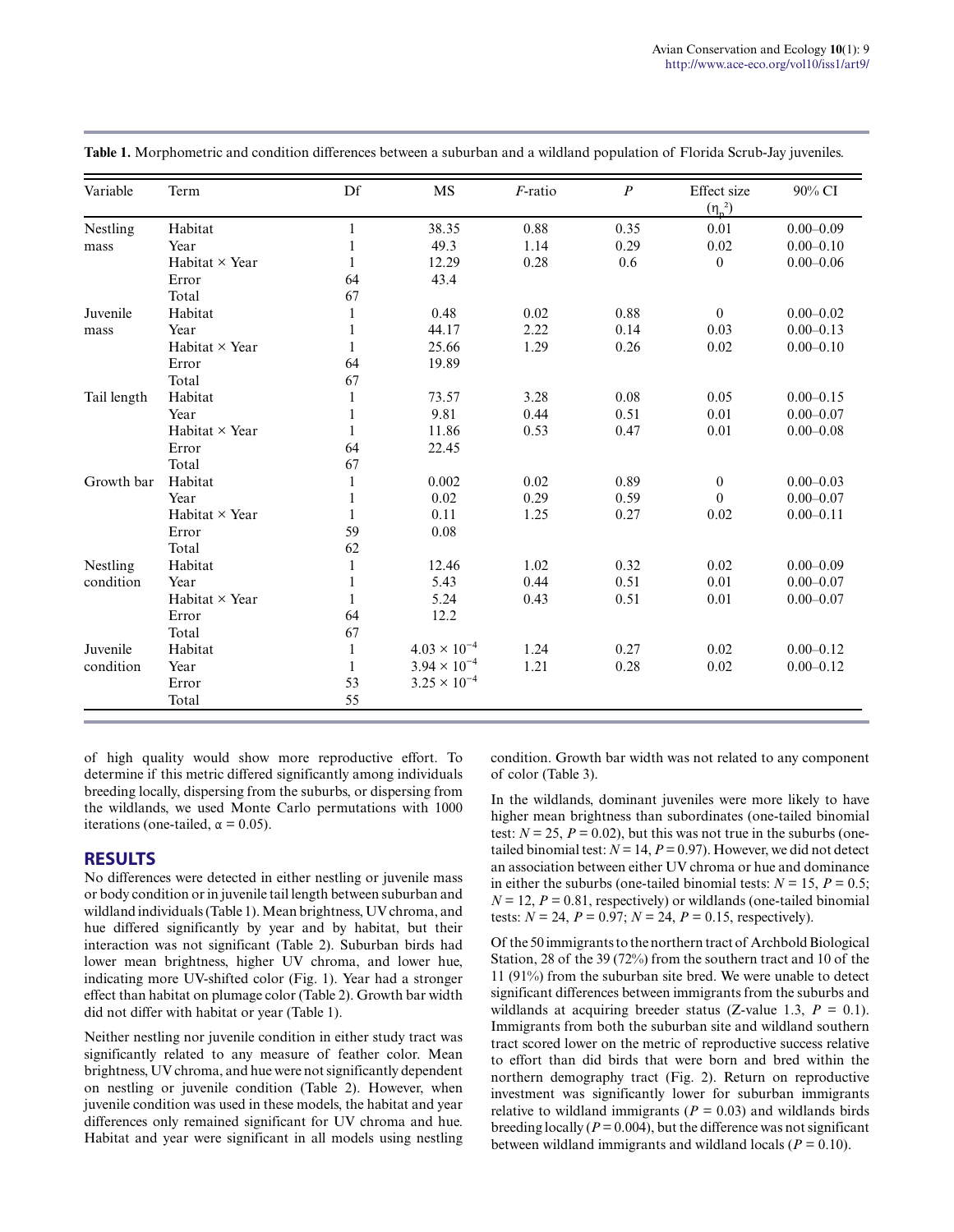| Response   | Term                                   | Df           | <b>MS</b>             | $F$ -ratio | $\overline{P}^{\dagger}$ | Effect size<br>$(\eta_n^2)$ | 90% CI        |
|------------|----------------------------------------|--------------|-----------------------|------------|--------------------------|-----------------------------|---------------|
| Mean       | Habitat                                | $\mathbf{1}$ | 4.22                  | 5.55       | 0.02                     | 0.08                        | $0.01 - 0.19$ |
| brightness | Nestling condition                     | $\mathbf{1}$ | 0.09                  | 0.11       | 0.74                     | $\mathbf{0}$                | $0.00 - 0.05$ |
|            | Habitat $\times$ Nestling<br>condition | $\mathbf{1}$ | 0.55                  | 0.72       | 0.4                      | 0.01                        | $0.00 - 0.08$ |
|            | Year                                   | $\mathbf{1}$ | 26.96                 | 35.49      | < 0.0001                 | 0.36                        | $0.20 - 0.47$ |
|            | Error                                  | 63           | 0.76                  |            |                          |                             |               |
|            | Total                                  | 67           |                       |            |                          |                             |               |
| UV chroma  | Habitat                                | $\mathbf{1}$ | 0.0008                | 14.56      | 0.0003                   | 0.19                        | $0.06 - 0.31$ |
|            | Nestling condition                     | $\mathbf{1}$ | $4.00 \times 10^{-6}$ | 0.06       | 0.8                      | $\boldsymbol{0}$            | $0.00 - 0.04$ |
|            | Habitat $\times$ Nestling<br>condition | $\mathbf{1}$ | $3.40 \times 10^{-6}$ | 0.06       | 0.81                     | $\theta$                    | $0.00 - 0.04$ |
|            | Year                                   | $\mathbf{1}$ | 0.002                 | 32.25      | < 0.0001                 | 0.34                        | $0.18 - 0.45$ |
|            | Error                                  | 63           | $5.70 \times 10^{-5}$ |            |                          |                             |               |
|            | Total                                  | 67           |                       |            |                          |                             |               |
| Hue        | Habitat                                | $\mathbf{1}$ | 5781.09               | 5.71       | $0.02\,$                 | $0.08\,$                    | $0.01 - 0.20$ |
|            | Nestling condition                     | $\mathbf{1}$ | 6.82                  | 0.01       | 0.93                     | $\overline{0}$              | $0 - 0.008$   |
|            | Habitat $\times$ Nestling              | $\mathbf{1}$ | 12.94                 | 0.01       | 0.91                     | $\mathbf{0}$                | $0 - 0.014$   |
|            | condition                              |              |                       |            |                          |                             |               |
|            | Year                                   | $\mathbf{1}$ | 7324.39               | 7.23       | 0.009                    | 0.1                         | $0.01 - 0.22$ |
|            | Error                                  | 62           | 1012.99               |            |                          |                             |               |
|            | Total                                  | 66           |                       |            |                          |                             |               |
| Mean       | Habitat                                | $\mathbf{1}$ | $1.90 \times 10^{-4}$ | 0.0002     | 0.99                     | $\boldsymbol{0}$            | N/A           |
| brightness | Juvenile condition                     | $\mathbf{1}$ | $7.76 \times 10^{-5}$ | 0.0001     | 0.99                     | $\mathbf{0}$                | N/A           |
|            | Habitat × Juvenile<br>condition        | $\mathbf{1}$ | 0.008                 | 0.01       | 0.92                     | $\mathbf{0}$                | $0.00 - 0.02$ |
|            | Year                                   | $\mathbf{1}$ | 2.87                  | 3.76       | 0.06                     | 0.07                        | $0.00 - 0.19$ |
|            | Error                                  | 51           | 0.76                  |            |                          |                             |               |
|            | Total                                  | 55           |                       |            |                          |                             |               |
| UV chroma  | Habitat                                | $\mathbf{1}$ | $3.15 \times 10^{-4}$ | 5.02       | 0.03                     | 0.09                        | $0.01 - 0.22$ |
|            | Juvenile condition                     | $\mathbf{1}$ | $9.72 \times 10^{-5}$ | 1.55       | 0.22                     | 0.03                        | $0.00 - 0.13$ |
|            | Habitat $\times$ Juvenile<br>condition | $\mathbf{1}$ | $3.37 \times 10^{-6}$ | 0.05       | 0.82                     | $\overline{0}$              | $0.00 - 0.04$ |
|            | Year                                   | $\mathbf{1}$ | $7.00 \times 10^{-4}$ | 11.6       | 0.001                    | 0.19                        | $0.05 - 0.32$ |
|            | Error                                  | 51           | $6.30 \times 10^{-5}$ |            |                          |                             |               |
|            | Total                                  | 55           |                       |            |                          |                             |               |
| Hue        | Habitat                                | $\mathbf{1}$ | 7119                  | 6.63       | 0.01                     | 0.12                        | $0.01 - 0.25$ |
|            | Juvenile condition                     | $\mathbf{1}$ | 1537.58               | 1.43       | 0.24                     | 0.03                        | $0.00 - 0.13$ |
|            | $Habitat \times Juvenile$              | $\mathbf{1}$ | 798.49                | 0.74       | 0.39                     | 0.01                        | $0.00 - 0.10$ |
|            | condition                              |              |                       |            |                          |                             |               |
|            | Year                                   | $\mathbf{1}$ | 9477.26               | 8.83       | 0.005                    | 0.15                        | $0.03 - 0.28$ |
|            | Error                                  | 50           | 1073.89               |            |                          |                             |               |
|            | Total                                  | 54           |                       |            |                          |                             |               |

**Table 2.** Relationships between color variables, habitat, and body condition of nestling and juvenile Florida Scrub-Jay individuals from a suburban and a wildland site.

†Boldface font indicates statistically significant values.

#### **DISCUSSION**

We predicted that the lack of nestling-appropriate food (arthropods) in the suburbs, combined with the availability of high-fat, high-protein food (peanuts; Fleischer et al. 2003) during feather growth would create a mismatch between body and plumage condition in suburban juveniles, as evidenced by a weaker relationship between body condition and plumage coloration. Contrary to our predictions, suburban birds surviving to nutritional independence did not differ from their wildland

counterparts in any morphometric measures. However, although similar in size, suburban juveniles had less bright and more UVshifted plumage compared to wildland juveniles. Although this pattern could suggest a breakdown in condition-dependent signaling, plumage coloration was not related to condition in either habitat.

We also hypothesized that if a mismatch between actual and signaled quality, or dishonest signaling, was occurring, suburban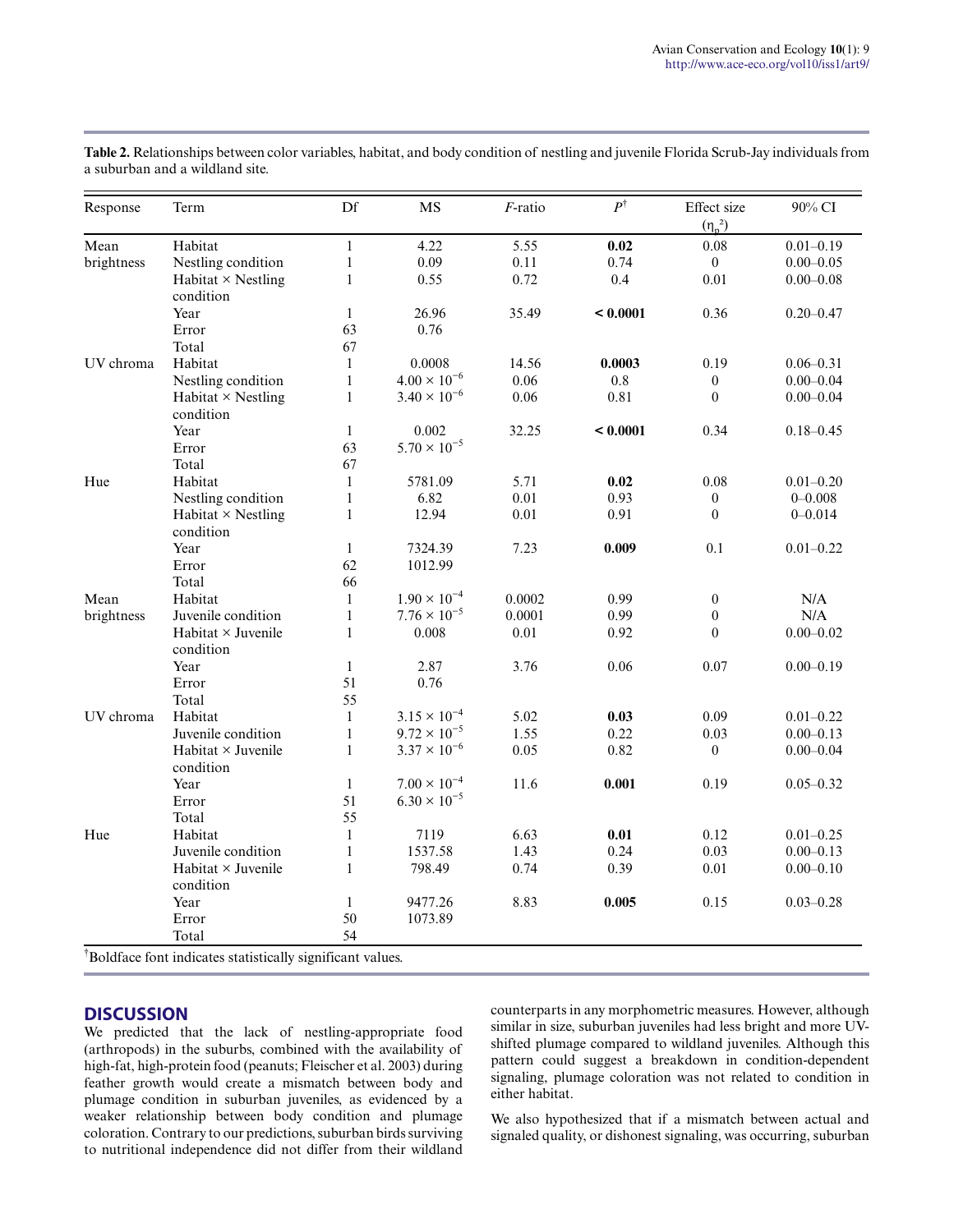

Fig. 1. Mean and SE of mean brightness, UV chroma, and hue for suburban (gray) and wildland (green) Florida Scrub-Jay juveniles.

**Fig. 2.** Mean and SE of realized reproductive success relative to effort for suburban immigrant, wildland immigrant, and wildland local Florida Scrub-Jay individuals. Different letters indicate groups are significantly different from one another.



birds dispersing to the wildlands would be more successful at obtaining breeding positions, but less successful at producing offspring compared to those dispersing from wildland sites. Although immigrants from suburban and wildland areas did not differ in their ability to acquire breeder status, immigrants from the suburban site produced fewer breeders relative to their reproductive effort compared to wildland immigrants, partially supporting the hypothesis that plumage reflectance of suburban birds is a dishonest signal.

The morphometrics of nestling and juvenile Florida Scrub-Jay did not differ between the suburban and wildland sites we studied; however, previous research found differences in nestling mass between these sites (Shawkey et al. 2004), and these differences do occur. Our study analyzed data only from individuals surviving to nutritional independence, when we were able to collect a fullygrown rectrix. This analysis obscured size differences that occur between suburban and wildland nestlings because it only included juveniles surviving to independence. When we included data from all nestlings measured 11 d post-hatch, those from the wildlands averaged 42.5 g  $(\pm 0.51 \text{ SE})$  and those from the suburbs 27.0 g (± 0.29 SE). The smallest suburban nestlings do not survive to nutritional independence, and the suburban site has higher postfledging mortality (Bowman 1998).

Despite the similarities between habitats in body mass and condition of birds surviving to nutritional independence, we detected significant differences in all three measures of color. Suburban juveniles had lower mean brightness, higher UV chroma, and shorter wavelength hue, indicating less brightness, but more UV-shifted feather reflectance. Despite these differences in color, we saw no difference in feather growth between suburban and wildland juveniles, which suggests that suburban birds may be able to produce feathers that reflect more short-wavelength light (higher UV chroma and lower hue) with the same amount of investment in feather growth. No relationship existed between growth bar width and feather color, which supports this conclusion. As juveniles approach nutritional independence, plant foods such as peanuts become more suitable. At the suburban site, the ability to exploit a new and essentially unlimited food high in both fat and protein at the time of increased feather growth may explain how these birds produce more UV-shifted feather color than birds in wildlands.

Neither the nestling nor juvenile condition indices were significant predictors for any of the three color measurements, indicating that color is not related to condition in the wildlands or the suburbs (but see Siefferman et al. 2008). Although condition dependence is a frequently invoked mechanism by which honest signaling is maintained, experimental evidence for this phenomenon is sparse. Evidence for the condition dependence of structural plumage color is mixed, and Peters et al. (2011) suggest that variation in UVcoloration may be related to stress rather than condition. Suburban scrub-jay adults have lower baseline corticosterone than wildland scrub-jays (Schoech et al. 2007), and the young may follow a similar pattern. Nestling corticosterone levels are influenced by maternal provisioning and nest attendance (Rensel et al. 2010). Presumably because of the predictability of human-provided foods, suburban females are able to reduce the time spent away from the nest and increase the time brooding (Niederhauser and Bowman 2014),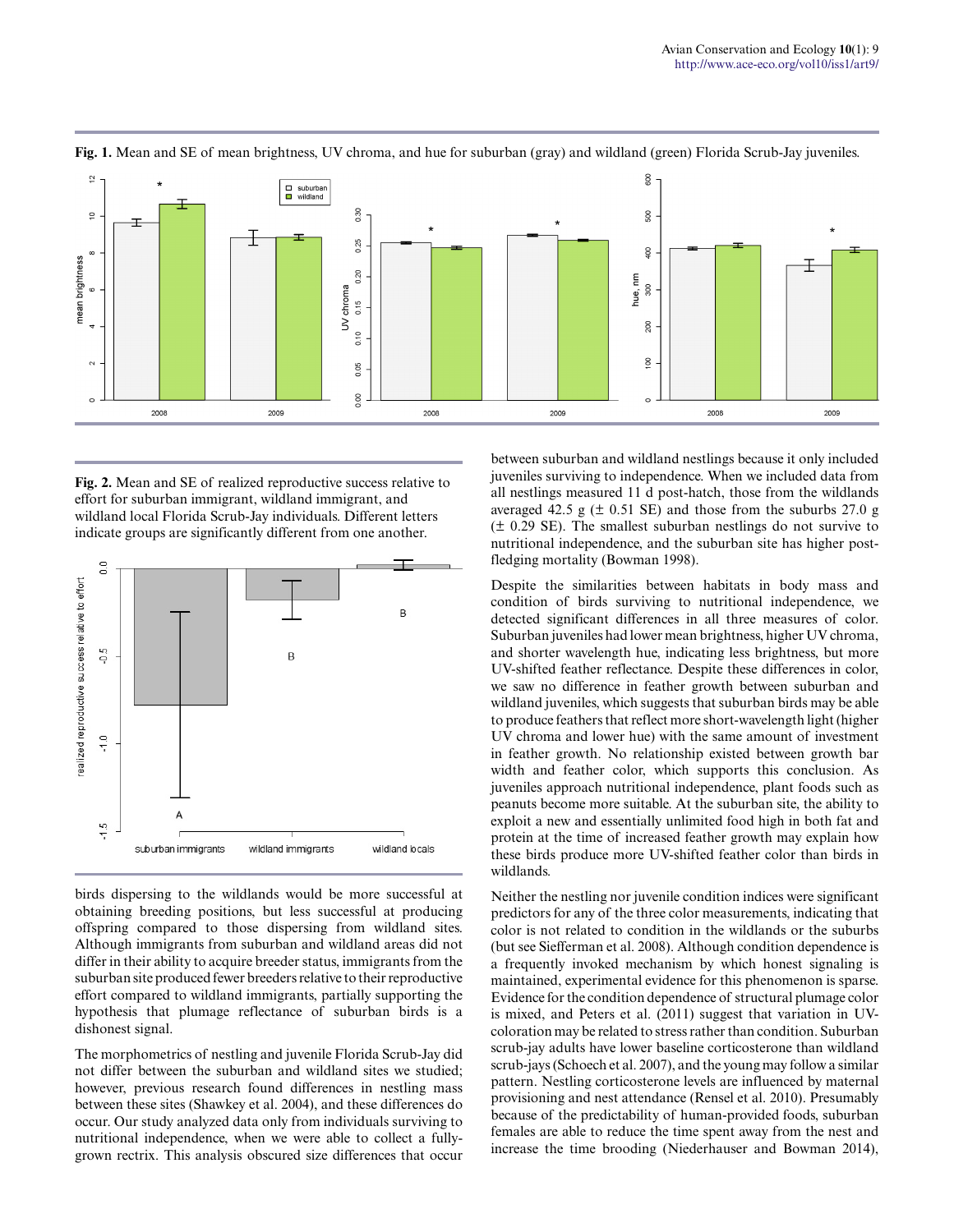| Response   | Term                        | Df | MS                    | F-ratio | $P^\dagger$ | Effect size  | 90% CI        |
|------------|-----------------------------|----|-----------------------|---------|-------------|--------------|---------------|
|            |                             |    |                       |         |             | $(\eta_n^2)$ |               |
| Mean       | Habitat                     |    | 4.31                  | 6.28    | 0.02        | 0.1          | $0.01 - 0.22$ |
| brightness | Growth Bar                  |    | 0.65                  | 0.95    | 0.33        | 0.02         | $0.00 - 0.10$ |
|            | Year                        |    | 18.63                 | 27.1    | < 0.0001    | 0.33         | $0.15 - 0.44$ |
|            | Habitat $\times$ Growth bar |    | 0.06                  | 0.09    | 0.77        | $\Omega$     | $0.00 - 0.05$ |
|            | Habitat × Year              |    | 3.63                  | 5.28    | 0.03        | 0.09         | $0.01 - 0.20$ |
|            | Year $\times$ Growth bar    |    | 0.06                  | 0.09    | 0.76        | $\Omega$     | $0.00 - 0.05$ |
|            | Error                       | 56 | 0.69                  |         |             |              |               |
|            | Total                       | 62 |                       |         |             |              |               |
| UV chroma  | Habitat                     |    | $7.96 \times 10^{-4}$ | 13.54   | 0.0005      | 0.19         | $0.06 - 0.32$ |
|            | Growth bar                  |    | $2.09 \times 10^{-5}$ | 0.36    | 0.55        | 0.01         | $0.00 - 0.07$ |
|            | Year                        |    | $1.57 \times 10^{-3}$ | 26.74   | < 0.0001    | 0.32         | $0.15 - 0.44$ |
|            | Habitat $\times$ Growth bar |    | $9.03 \times 10^{-5}$ | 1.54    | 0.22        | 0.03         | $0.00 - 0.12$ |
|            | Habitat × Year              |    | $2.83 \times 10^{-8}$ | 0.0005  | 0.98        | $\theta$     | N/A           |
|            | Year $\times$ Growth bar    |    | $4.83 \times 10^{-5}$ | 0.82    | 0.37        | 0.01         | $0.00 - 0.09$ |
|            | Error                       | 56 | $5.90 \times 10^{-5}$ |         |             |              |               |
|            | Total                       | 62 |                       |         |             |              |               |
| Hue        | Habitat                     |    | 6913.56               | 6.88    | 0.01        | 0.11         | $0.01 - 0.23$ |
|            | Growth bar                  |    | 17.54                 | 0.02    | 0.9         | $\Omega$     | $0.00 - 0.03$ |
|            | Year                        |    | 9570.17               | 9.53    | 0.003       | 0.15         | $0.03 - 0.27$ |
|            | Habitat × Growth bar        |    | 89.02                 | 0.09    | 0.77        | $\theta$     | $0.00 - 0.05$ |
|            | Habitat $\times$ Year       |    | 2428.06               | 2.42    | 0.13        | 0.04         | $0.00 - 0.14$ |
|            | Year $\times$ Growth bar    |    | 465.34                | 0.46    | 0.5         | 0.01         | $0.00 - 0.08$ |
|            | Error                       | 55 | 1004.49               |         |             |              |               |
|            | Total                       | 61 |                       |         |             |              |               |

**Table 3.** Relationships between color and growth bar width of Florida Scrub-Jay juveniles from a suburban and a wildland site.

which may reduce nestling stress. Differences in baseline corticosterone may explain why suburban scrub-jays produce more UV-shifted plumage.

Alternatively, birds in the suburban population may, on average, have more UV-shifted plumage than wildland birds because the selection pressures (increased brood reduction and post-fledging mortality) in the suburbs are stronger. During this study, only 36.6% of hatched eggs produced fledglings in the suburbs, compared to 63.3% in the wildlands. This mortality may be nonrandom, with individuals with duller or less UV-shifted plumage more likely to perish then those with brighter or more UV-shifted plumage. If such a difference exists, it may be explained by preferential provisioning from adults. In Eastern Bluebird (*Sialia sialis*), parents preferentially feed brighter offspring (Ligon and Hill 2010), which would result in duller nestlings being more likely to starve and less likely to survive to independence. Because mortality is so much higher in the suburbs, it may create strong selection pressure for more brightly colored or UV-shifted plumage.

We found that dominant birds were more likely to have higher mean brightness than subordinates at the wildland site, but not at the suburban site. No relationship was detected between dominance and UV chroma or hue in either habitat. It is critical to note that the associations between dominance and color are not consistent across studies. Data collected at Archbold Biological Station from 2008–2011 show that dominant birds are no more likely to have higher mean brightness, UV chroma, or lower hue than expected by chance (Tringali and Bowman 2012). However, using data only from 2008–2010, the result is different: dominant birds are significantly more likely to have higher UV chroma than are subordinates ( $P = 0.01$ , probability of success =  $0.75$ ,  $N = 24$ ). These inconsistencies make interpreting the differences in binomial test results between suburban and wildland habitats difficult. However, in wildland juveniles, an experimental treatment that reduced UV chroma and increased hue caused a reduction in dominance, which indicates that the UV component of plumage color is used in dominance signaling (Tringali and Bowman 2012). Although the importance of mean brightness in status signaling is unclear, the experimental evidence that the UV component signals dominance among wildland juveniles is unequivocal (Tringali and Bowman 2012). Experimental manipulations in the suburbs proved impossible because too few territories produced more than one young, limiting our ability to replicate experimental treatments.

If suburban birds display a dishonest signal or there is a mismatch between signaled and actual quality, suburban birds would be more likely to acquire breeding positions but have relatively low reproductive success. Contrary to this prediction, acquisition of breeder status did not differ between suburban and wildland immigrants. However, the power to detect differences in acquiring breeder status was extremely low (0.36). Ten of the eleven birds (91%) dispersing from Placid Lake Estates bred, compared with twenty-eight of thirty-nine (72%) from the south tract, and we think these differences are biologically significant. Additionally, immigrants from the suburban site exhibited lower reproductive success relative to effort than did wildland immigrants, suggesting that suburban immigrants are of lower quality than those from wildlands.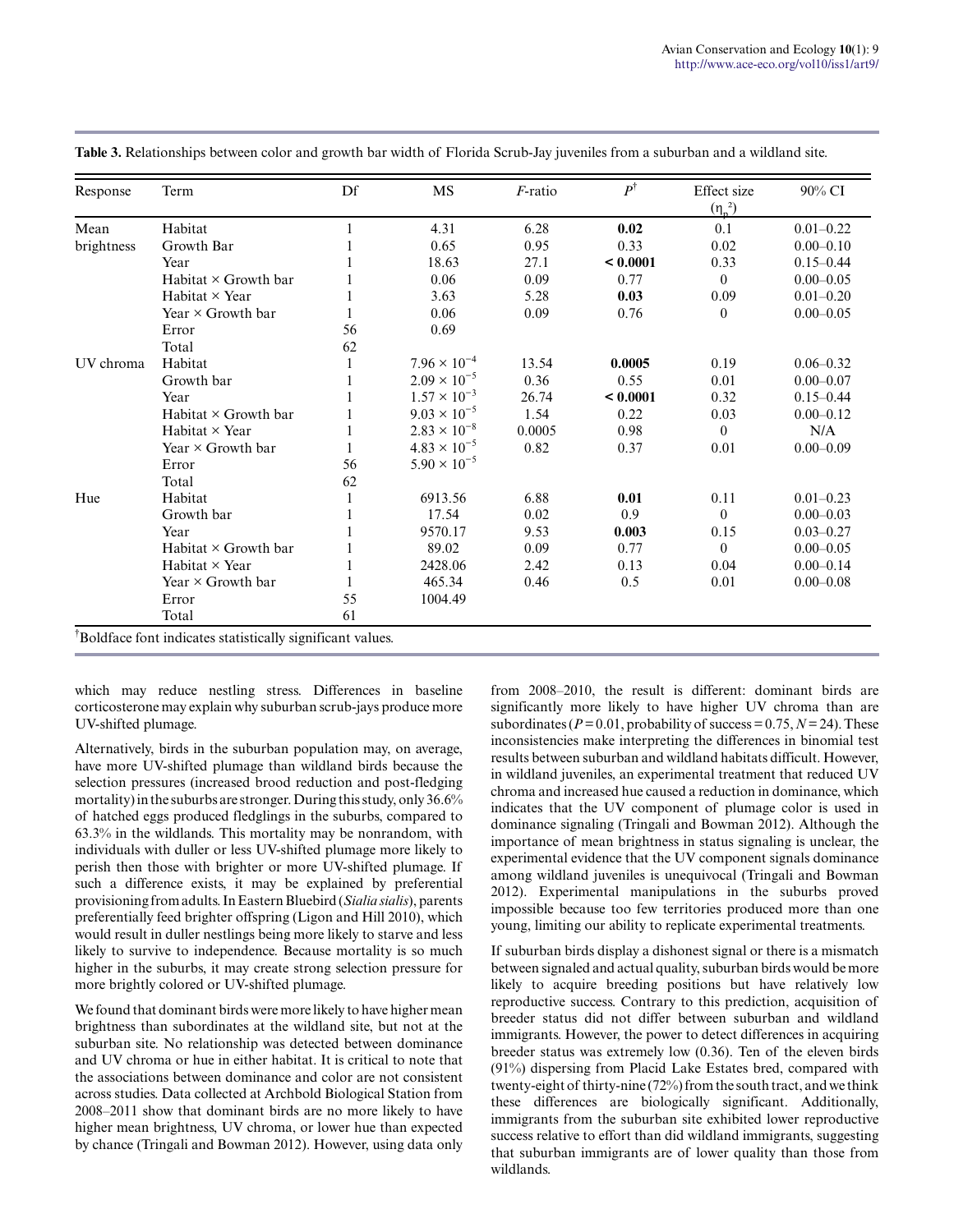A mismatch between signaled and actual quality may have important demographic consequences for this Federally Threatened species, and we think this pattern warrants further investigation. Because suburban immigrants score lower on our metric of reproductive success, wildland natives breeding with suburban immigrants likely suffer a fitness cost. This fitness cost represents an anthropogenic effect spilling over to intact habitat and may be indicative of an evolutionary trap whereby wildland natives prefer to pair with suburban immigrants because their perceived quality is high, although their actual reproductive potential is low. Understanding the fitness cost of this evolutionary trap is of increasing importance as suburban birds emigrate or are translocated to managed natural areas. Accurately quantifying the long-term effect of suburban immigration on the demography and population viability of wildlands will be critical to the conservation management of Florida Scrub-Jay.

The numerous environmental changes induced by urbanization may have widespread effects on the reliability of signaling. Urbanization weakens the relationship between body condition and plumage color in Northern Cardinal and eliminates the relationships between body size, song length, and speed (Narango 2012). More research is needed to determine if the urban effects on signal quality are widespread among different types of signals and across taxa.

Local populations of birds within fragmented, urbanizing landscapes often function as metapopulations (Padilla and Rodewald 2015), with individuals moving among populations. Individuals with dishonest signals that move from urban to natural areas may create evolutionary traps, the consequences of which must be understood to manage populations effectively in protected areas, especially as they become increasingly surrounded by urban development.

*Responses to this article can be read online at:* <http://www.ace-eco.org/issues/responses.php/746>

#### **Acknowledgments:**

*We thank Joseph Niederhauser and numerous interns for assistance in data collection, Allen Downey for statistical advice, and Roarke Donnelly and two anonymous reviewers for helpful comments on an earlier version of this manuscript. Funding was provided by NSF (grants IBN 0346557, SGER 0855879), Sigma Xi, the American Ornithologists Union, and the Frank M. Chapman memorial fund.*

#### **LITERATURE CITED**

Batal, A. B., and C. M. Parsons. 2002. Effects of age on nutrient digestibility in chicks fed different diets. *Poultry Science* 81:400-407. <http://dx.doi.org/10.1093/ps/81.3.400>

Bowman, R. 1998. *Population dynamics, demography, and contributions to metapopulation dynamics by suburban populations of the Florida scrub-jay,* Aphelocoma coerulescens. Nongame Wildlife Program final report. Florida Game and Freshwater Fish Commission, Tallahassee, Florida, USA.

Bowman, R., and G. E. Woolfenden. 2001. Nest success and the timing of nest failure of Florida Scrub-Jays in suburban and wildland habitats. Pages 383-402 *in* J. M. Marzluff, R. Bowman, and R. Donnelly, editors. *Avian ecology and conservation in an urbanizing world.* Springer, New York, New York, USA. [http://dx.](http://dx.doi.org/10.1007/978-1-4615-1531-9_18) [doi.org/10.1007/978-1-4615-1531-9\\_18](http://dx.doi.org/10.1007/978-1-4615-1531-9_18) 

Brown, J. S., and B. P. Kotler. 2004. Hazardous duty pay and the foraging cost of predation. *Ecology Letters* 7:999-1014. [http://dx.](http://dx.doi.org/10.1111/j.1461-0248.2004.00661.x) [doi.org/10.1111/j.1461-0248.2004.00661.x](http://dx.doi.org/10.1111/j.1461-0248.2004.00661.x)

Chace, J. F., and J. J. Walsh. 2006. Urban effects on native avifauna: a review. *Landscape and Urban Planning* 74:46-69. [http://dx.doi.](http://dx.doi.org/10.1016/j.landurbplan.2004.08.007) [org/10.1016/j.landurbplan.2004.08.007](http://dx.doi.org/10.1016/j.landurbplan.2004.08.007)

Coulon, A., J. W. Fitzpatrick, R. Bowman, and I. J. Lovette. 2012. Mind the gap: genetic distance increases with habitat gap size in Florida scrub jays. *Biology Letters* 8:582-585. [http://dx.doi.](http://dx.doi.org/10.1098/rsbl.2011.1244) [org/10.1098/rsbl.2011.1244](http://dx.doi.org/10.1098/rsbl.2011.1244)

Fitzpatrick, J. W., B. Pranty, and B. M. Stith. 1994. *Florida Scrub Jay statewide habitat map, 1992–1993.* Cooperative Agreement 14-16-0004-91-950. U.S. Fish and Wildlife Service and Archbold Biological Station, Lake Placid, Florida, USA.

Fleischer, A. L. Jr., R. Bowman, and G. E. Woolfenden. 2003. Variation in foraging behavior, diet, and time of breeding of Florida Scrub-Jays in suburban and wildland habitats. *Condor* 105:515-527. <http://dx.doi.org/10.1650/7224>

Grafen, A. 1990. Biological signals as handicaps. *Journal of Theoretical Biology* 144:517-546. [http://dx.doi.org/10.1016/](http://dx.doi.org/10.1016/S0022-5193%2805%2980088-8) [S0022-5193\(05\)80088-8](http://dx.doi.org/10.1016/S0022-5193%2805%2980088-8) 

Grubb, T. C. 1989. Ptilochronology: feather growth bars as indicators of nutritional status. *Auk* 106:314-320.

Hailman, J. P., K. J. McGowan, and G. E. Woolfenden. 1994. Role of helpers in the sentinel behaviour of the Florida Scrub Jay (*Aphelocoma c. coerulescens*). *Ethology* 97:119-140. [http://dx.doi.](http://dx.doi.org/10.1111/j.1439-0310.1994.tb01034.x) [org/10.1111/j.1439-0310.1994.tb01034.x](http://dx.doi.org/10.1111/j.1439-0310.1994.tb01034.x)

Johnstone, R. A. 1995. Sexual selection, honest advertisement and the handicap principle: reviewing the evidence. *Biological Reviews* 70:1-65. <http://dx.doi.org/10.1111/j.1469-185X.1995.tb01439.x>

Jones, T. M., A. D. Rodewald, and D. P. Shustack. 2010. Variation in plumage coloration of Northern Cardinals in urbanizing landscapes. *Wilson Journal of Ornithology* 122:326-333. [http://dx.](http://dx.doi.org/10.1676/09-082.1) [doi.org/10.1676/09-082.1](http://dx.doi.org/10.1676/09-082.1)

Kelley, A. K., and K. Lai. 2012. *MBESS.* R package version 3.3.3. [online] URL: [http://CRAN.R-project.org/package=MBESS.](http://CRAN.R-project.org/package=MBESS)

Kelley, K. 2007. Confidence intervals for standardized effect sizes: theory, application, and implementation. *Journal of Statistical Software* 20(8):1-24. [online] URL: [http://www.jstatsoft.org/v20/](http://www.jstatsoft.org/v20/i08) [i08](http://www.jstatsoft.org/v20/i08).

Kodric-Brown, A., and J. H. Brown. 1984. Truth in advertising: the kinds of traits favored by sexual selection. *American Naturalist* 124:309-323. <http://dx.doi.org/10.1086/284275>

Ligon, R. A., and G. E. Hill. 2010. Feeding decisions of eastern bluebirds are situationally influenced by fledgling plumage color. *Behavioral Ecology* 21:456-464. [http://dx.doi.org/10.1093/beheco/](http://dx.doi.org/10.1093/beheco/arq002) [arq002](http://dx.doi.org/10.1093/beheco/arq002)

Montgomerie, R. 2006. Analyzing colors. Pages 90-147 *in* G. E. Hill and K. J. McGraw, editors. *Bird coloration, volume 1: mechanisms*